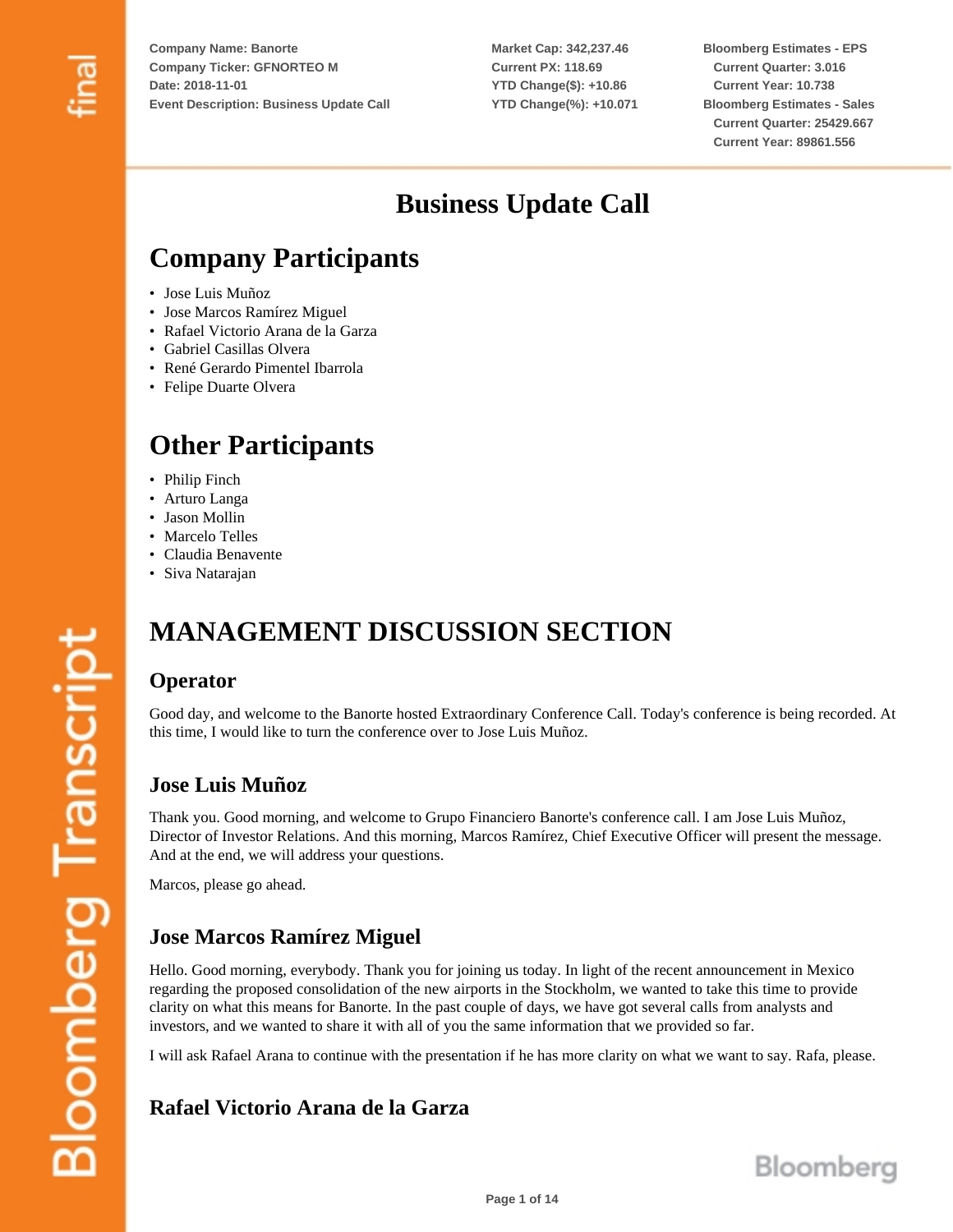**Market Cap: 342,237.46 Current PX: 118.69 YTD Change(\$): +10.86 YTD Change(%): +10.071** **Bloomberg Estimates - EPS Current Quarter: 3.016 Current Year: 10.738 Bloomberg Estimates - Sales Current Quarter: 25429.667 Current Year: 89861.556**

Thank you, Marcos. Just for the sake of clarity, some of you may have missed [indiscernible] (01:22) vacations, so there is no need to worry. Anyway I will continue to go through the presentation, and let me begin by saying that Banorte, those net hold device exposure to the airport project. Our exposure is through the new suite of standby letter of credit in favor of the new airport managed by Grupo Aeroportuario de la Ciudad de México. We have issued six letter of credits with our current exposure of approximately MXN 6 billion on behalf of five different construction companies, one of which is a consortium formed by certain contractors.

These line of credits are contingent liabilities and as of today, none of them have been drawn. The main purpose of this line of credits is to guarantee that construction companies will make proper use of the advance payments received from the airport. This means that construction companies must use its funds exclusively towards the construction of the airport project and not towards any other project that they may have.

In this regard, we have been vigilant of the proper deployment of these trends. Therefore, in our view, there is a low probability that these letters will be executed. If there were a breach in the use of these funds, the airport might execute this line of credit and Banorte would have to pay either the full amount or a partial amount of these letters, depending on specific circumstances of each contractor. At that point in time, Banorte would have to claim the payment directly with each contractor.

It is important to mention that we have confidence in the strength of our risk assessment of this company. We run through a diligent risk analysis before granting this letter of credit, and they will issue to well-known and experienced construction companies in Mexico. Depending on the current awareness of each company, we require a certain level of grant from these contractors. For some of them, we require 100% of the amount of letter of credit as collateral, in other cases this percentage was lower depending on the financial strength of the company. The moment these letter of credits are drawn, they will be registered and treated as performing loans in our balance sheet.

In addition to this information, we would like to mention that in accordance with our risk policy, we will not provide corporate loans for construction companies. Loans to these types of companies are specifically directed to individual projects whose cash flows become the main source of repayment of the loan.

The recent announcements made by the Mexican President, Mr. Peña Nieto, confirmed that the airport construction will continue without change whatsoever until November 30 which is the last day of his administration. Mr. López Obrador created a task force led by Alfonso Romo, the appointed Chief of Staff, who will be taking the different business leaders in the country to plan how the new airport contracts will be honored and how the negotiation process with each contractor will be conducted. Mr. López Obrador met with two of the main contractors yesterday and after the meeting they mentioned it was a good conversation. We left the meeting confident that the new government will act according to the law, and this is a quote coming from [indiscernible] (04:53).

Primary concern that has been brought to our attention is whether our exposure to government lending could be put at risk by action from the next administration. In this regard, we can confirm that upon the measure, all government loans have fully adopted Banorte risk policy. And we're confident of the result of extensive due diligence performed on each and every loan from this portfolio.

These loans are guarantee by federal transfers which are collected in a trust. We have thoroughly reviewed this trust and feel confident with their structure. If there were any future changes to it, they would not be retractive and would not affect the performance of these loans.

I want to take this opportunity to confirm that we are on track to meet the guidance numbers that we have previously announced. And we have been working on the budget for 2019 which will be timely communicated within the first month of the year as we usually do.

Banorte as a well-diversified financial group has several levers which can be pulled in order to continue delivering recurring solid result. Thank you once again for your time today. At this time, we will be happy to take any questions and I would like also to let you know who are here at the table with us. We have our Chief Economist with us, we have the Head of Wholesale Banking, the Head of – Chief Risk Officer, the Head of Corporate Business, and also the head of all investment and structuring deals. So we would be very happy to go you need any concerns that you have with us.

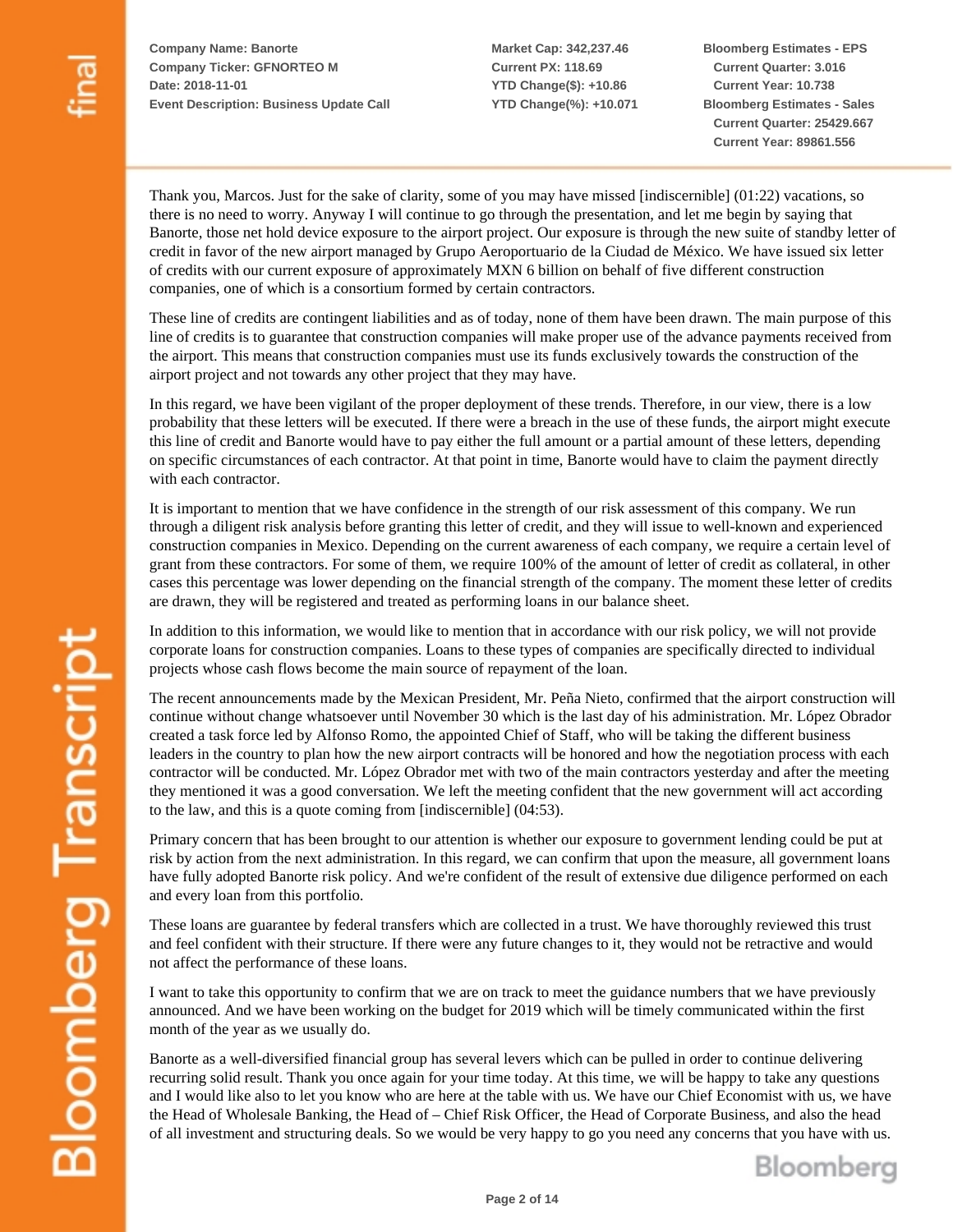**Market Cap: 342,237.46 Current PX: 118.69 YTD Change(\$): +10.86 YTD Change(%): +10.071** **Bloomberg Estimates - EPS Current Quarter: 3.016 Current Year: 10.738 Bloomberg Estimates - Sales Current Quarter: 25429.667 Current Year: 89861.556**

# **Q&A**

# **Operator**

Thank you. [Operator Instructions] We'll take our first question from Philip Finch with UBS.

**<Q - Philip Finch>**: Thank you, Marcos. Thank you, Rafael. So can you just confirm that you have no debt exposure and your exposure is only through letters of credit amounting to MXN 6 billion?

**<A>**: Philip, in addition to the letter of credit, we have MXN 300 million of an outstanding loan, that is working capital mainly.

**<Q - Philip Finch>**: Okay. Thank you. And so given these two exposures, have you, first of all, made any provision for them? And secondly, how much collateral do you have for these two exposures?

**<A>**: For the MXN 300 million?

**<Q - Philip Finch>**: MXN 300 million and also the MXN 6 billion.

**<A>**: So, yeah, no – for the MXN 6 billion, we have different level of collateral. Some of them as full cash, in other side guarantees from the companies and other personal guarantees. So, I would say that it covers a wide range of different collaterals that we have. We haven't done any provisions at this point in time. This is letter of credit are treated by risk-weighted assets. So they consume MXN 269 million of capital currently and – but basically, we don't have any immediate provisions because as we take these letter of credits are fully performing, and we don't have that.

**<Q - Philip Finch>**: Thank you so much.

**<A>**: So I would say that in a general number, 95% of the letter of credit have a collateral in different ways or form.

**<Q - Philip Finch>**: Okay. Thank you very much.

**<A>**: Thank you, Philip.

#### **Operator**

Thank you. [Operator Instructions] We'll take our next question from Arturo Langa with Itaú BBA.

**<Q - Arturo Langa>**: Yes, hi. Good morning, gentlemen. I was just wondering if you could remind us – I understand that it's possible one of these letters of credit could be granted to a related party, a construction company that is related to Banorte chairman. And I was just wondering if you could remind us what the TMB regulation phase regarding the maximum exposure to related party? And how this relates to? And if any possible loan granted to this construction company?

That will be my first question. And then my second question maybe, just more on the macroeconomic side. But does this decision by the government change your forecast for interest rate levels in Mexico? And how do you relate that to credit demand going forward next year? Thank you.

**<A - Rafael Victorio Arana de la Garza>**: Let me first go to the first one. Our first part of the conversation we have fixed letter of credit outstanding. One of this letter of credit is basically given to seven different companies. I cannot name the companies of those but what I can tell you is that [indiscernible] (11:05) of the letter of credit goes to each of the company. So it's around MXN 750 million that is holding for each of these seven companies.

So, that's – and which fully comply on any related product regulation step that contain. So there is no breach in any of those pieces.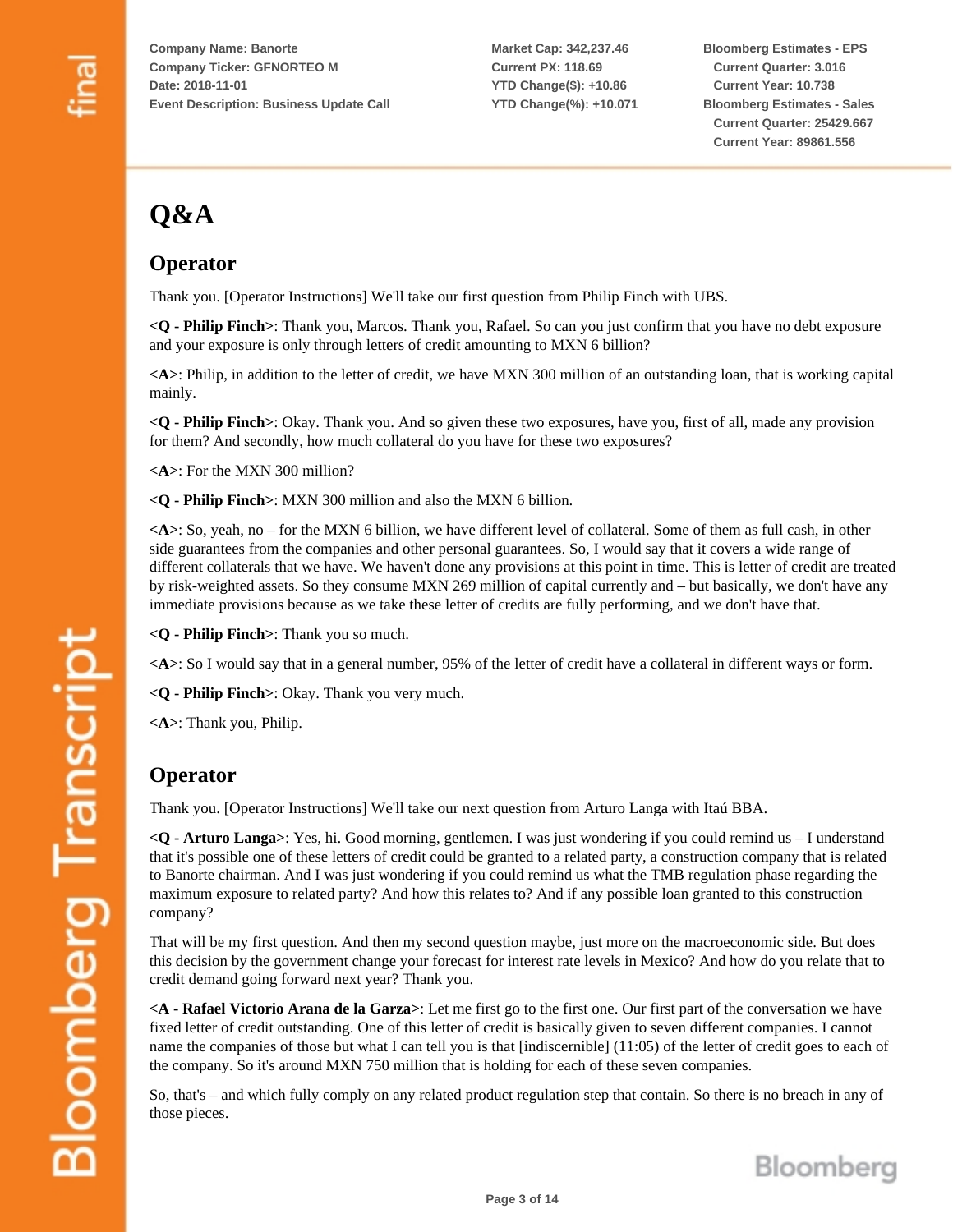**Bloomberg Estimates - EPS Current Quarter: 3.016 Current Year: 10.738 Bloomberg Estimates - Sales Current Quarter: 25429.667 Current Year: 89861.556**

What is key to understand is that this letter of credit that is given to our consortium is divided by seven parties, each of the parties have sustained amount of money given to them so it's not that different from the – on the – on how the letter of credit is being constructed.

Do you ever think it's about the interest rate? And I will ask, Gabriel, our Chief Economist, to go in his perspective about this?

**<A - Gabriel Casillas Olvera>**: Thank you, Rafa. Thanks for the question, Arturo. This is Gabriel Casillas, Chief Economist. Well, important here to highlight, on the one hand, before the airport decision, we have already called for a 25-basis-point hike for Banco de México for this year, but more in terms of inflation.

Having said that, we are forecasting the interest rate of the Central Bank to remain around at this level for a long period of time. In fact, even though we foresee some conditions to cut rate in year 2019, we never called for that. This is very different from the market view. Actually in our view rates will remain high at this level at around 8% for a long period of time. This is number one thing, and it's because of inflation and because of the U.S. rate hiking.

Now, the Central Bank should hike more because of what happened with the addition of the airport, we don't think so honestly. In our view, when you take these kinds of decisions what you do is the Central Bank is usually you allow a real exchange rate depreciation and you have to act more on the side of inflationary pressures. And in this context, for example, gasoline price in Mexico, the Mexican government, the actual government has decided to increase the excise tax that has been able to charge the consumers; it's not an increase of the total tax. For example, let me give you example, this is very important, if a regular gasoline the excise tax before gasoline is MXN 4.69, so in this context this will not increase. The thing is throughout the year the government has not -- they have decided not to have the full charge-off of this excise tax.

So if you go all the way up to MXN 4.69, then, well, these costs come in pressures on inflation. And this is why [indiscernible] (14:02) we'll end this year around 4.8% of that with Central Bank forecast and this is why think the Central Bank will hike once more and [indiscernible] (14:09) rates will remain at this level for a long period of time.

Now in terms of credit, in our sensitivity analysis of how, at which level interest rates start to have some, which will have to, will have, start to increase, sorry, the non-performing loans, usually, these levels in the past have been around [ph] MXN 8.25 or MXN 8.50 (14:32). But I mean is that when they start to increase, but it's not that it's exponential and [indiscernible] (14:39).

Now in terms of credit growth, that was the final part of your question. In terms of credit growth, what we have said in the past, these were high probably in the past more than 14 years, credit initiative has been growing at a pace of a 2 times nominal GDP growth.

So, what we're expecting next year and we have had these forecasts for more than a year, we're expecting a real relative growth of 1.8%, and we're expecting actually lower inflation vis-à-vis this year. So probably, a nominal GDP next year will be around 5%. So in this context, you see the confidence interval that technically speaking, we could be thinking of credit growth of between 8% and 10%, now that's what we are thinking at the moment, Arturo.

**<Q - Arturo Langa>**: Thank you, Gabriel. Thank you, Rafa for the answers, very clear.

**<Q - Arturo Langa>**: Thank you. Thank you for your question.

#### **Operator**

We will take our next question from Jason Mollin with Scotiabank.

**<Q - Jason Mollin>**: Hi everyone. I have two questions, just one on the specifics how these letters of credit work. So I understand what you're saying that the construction companies must use these funds for the construction of the – for the construction of the project. But if they were to draw down the line today and didn't do the work, I mean is it -- as you go, so they could draw down on the line would be my understanding and then let's just say they didn't do the work, then

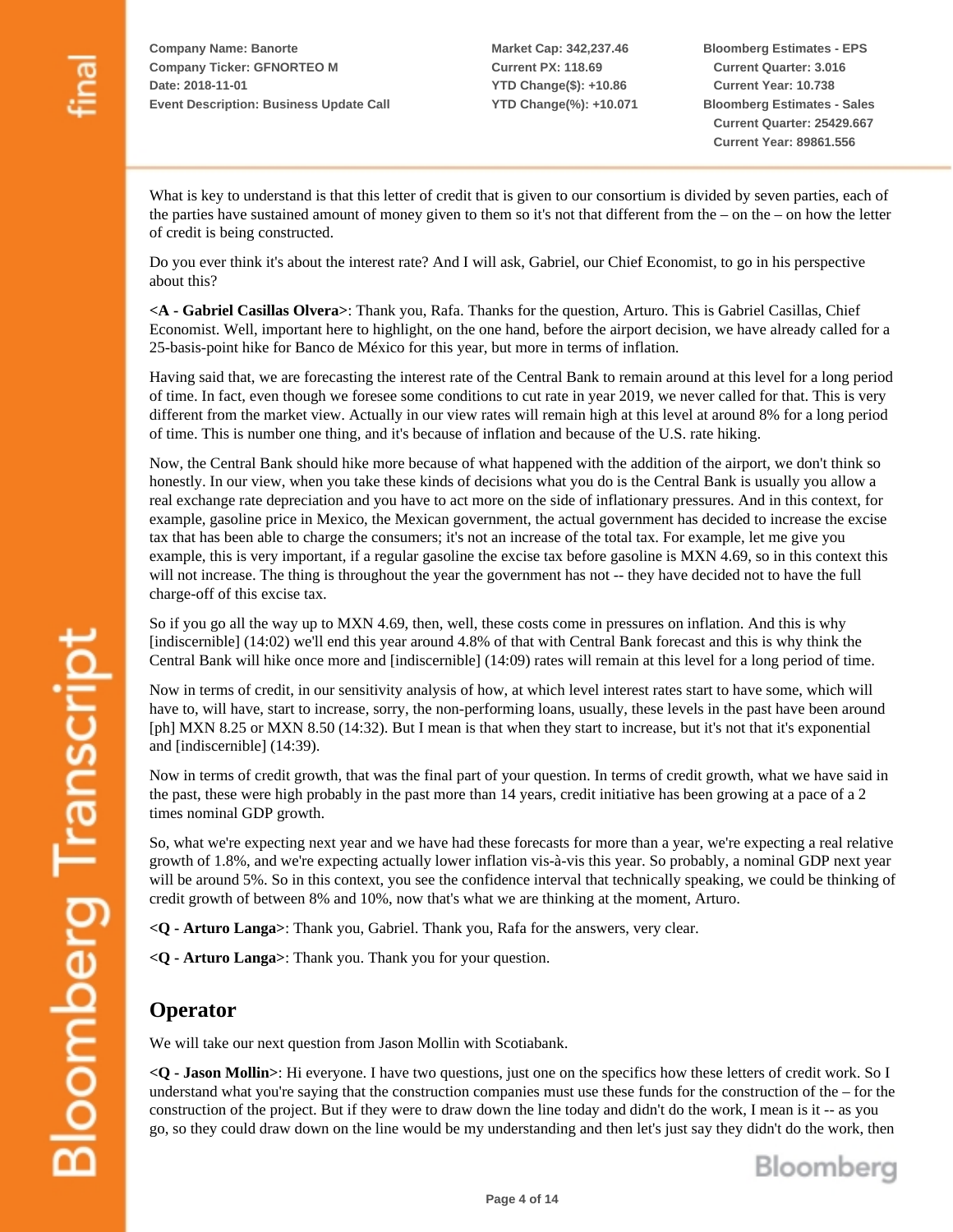**Market Cap: 342,237.46 Current PX: 118.69 YTD Change(\$): +10.86 YTD Change(%): +10.071** **Bloomberg Estimates - EPS Current Quarter: 3.016 Current Year: 10.738 Bloomberg Estimates - Sales Current Quarter: 25429.667 Current Year: 89861.556**

what – how does that works for your – for your getting paid or not. I mean then you would have to enter in some kind of proceeding that would be one, just to understand the dynamic of how in fact that you can monitor that the construction companies are using these funds in fact for construction of this project.

And secondly, just in terms of your exposure to infrastructure loans, particularly that you purchased with the Interacciones acquisition, is it possible do you see risk that there could be other projects that the government would just want to cancel and how do you measure those risks if you're building a highway or a school or whatever it is, isn't there some kind of risk that the government could just cancel the project the same way they did here.

**<A>**: Okay thank you for the question and I would let [indiscernible] in the first one and I will have with me [pg] Vernard (17:32), Head of Corporate, and Felipe, the one who really structured the all of the process of the letter of credit and is fully into restructuring very large deals. So let me pass the word to them and they can guide you exactly how this letter of credits work and what's the potential risk. And then we'll address the second question that is the infrastructure deals and the risk with the infrastructure deals. Please [indiscernible] (18:04).

**<A>**: Yes. Hi, Jason. Good morning. The standby letters of credit work as a guarantee, and they are guaranteed that the construction companies are applying correctly the advance payments that we're giving to them for working on the project. As you remember, financing for the airport was done through the public markets basically through the bonds and the FIBRA. And these resources have been given to specific construction companies which obtained these contracts through bidding contest. And therefore what we're guaranteeing is that they're applying correctly the funds, so it's not that we have provided credit lines, but we're providing guarantees.

Now these guarantees are governed by or the contracts are governed by the [ph] Leyes de la República (18:55), which is the law that governs the public work contract. If there were to be a cancellation of the project by the government, this will be done through a figure called terminación anticipada or a pre-termination of the contract. Under this figure, the contractors have the right to be reimbursed for all construction already performs, materials, expenses and even severance payments of the work force that currently are at the airport. And so what would happen is there will be a reconciliation of our accounts payable, accounts receivables, the cash that is still in the accounts that was given to them for working on the project.

And at the end of this analysis or this reconciliation, what would happen is if there's an outstanding payment from the government to the contractors, it will be made. But if there's any outstanding payment from the contractors to the government, then the contractors would be liable for this payment. Now if the contractors did not make this payment, that's when they would draw their guarantees and they would draw the letters of credit. At that point in time, if the letters of credit are drawn, they would become a credit line which is what Rafael was explaining at the beginning. So the issue here is there's going to be a process which is the law. And if after this process, there's an outstanding payment from the contractors, and they don't make it, at that point they become credit line.

**<Q>**: Okay.

**Bloomberg Transcript** 

**<A - René Gerardo Pimentel Ibarrola>**: And let me now pass the word to Felipe, [indiscernible] (20:42) the operator of the line of credit. Felipe, please go ahead.

**<A - Felipe Duarte Olvera>**: Yes. Thank you. Jason, just to add to what René and Rafael has been explaining, I will say that we don't see the event that one of these letter of credits might be drawn. And this is because the payment – the advance payment has been used and this has been violated by federal authorities and even the bank. We have been under surveillance that the proceeds are used or that the payments are used to invest in the new airports and these investments are there. However in the event that one letter of credit may be called, we have the contractual right to collect the – any payment that the government may do to a contractor so we are also covered in that regard.

**<A>**: Yes.

**<A>**: I don't know if it's clear, Jason. It's also – I mean...

[indiscernible] (21:53)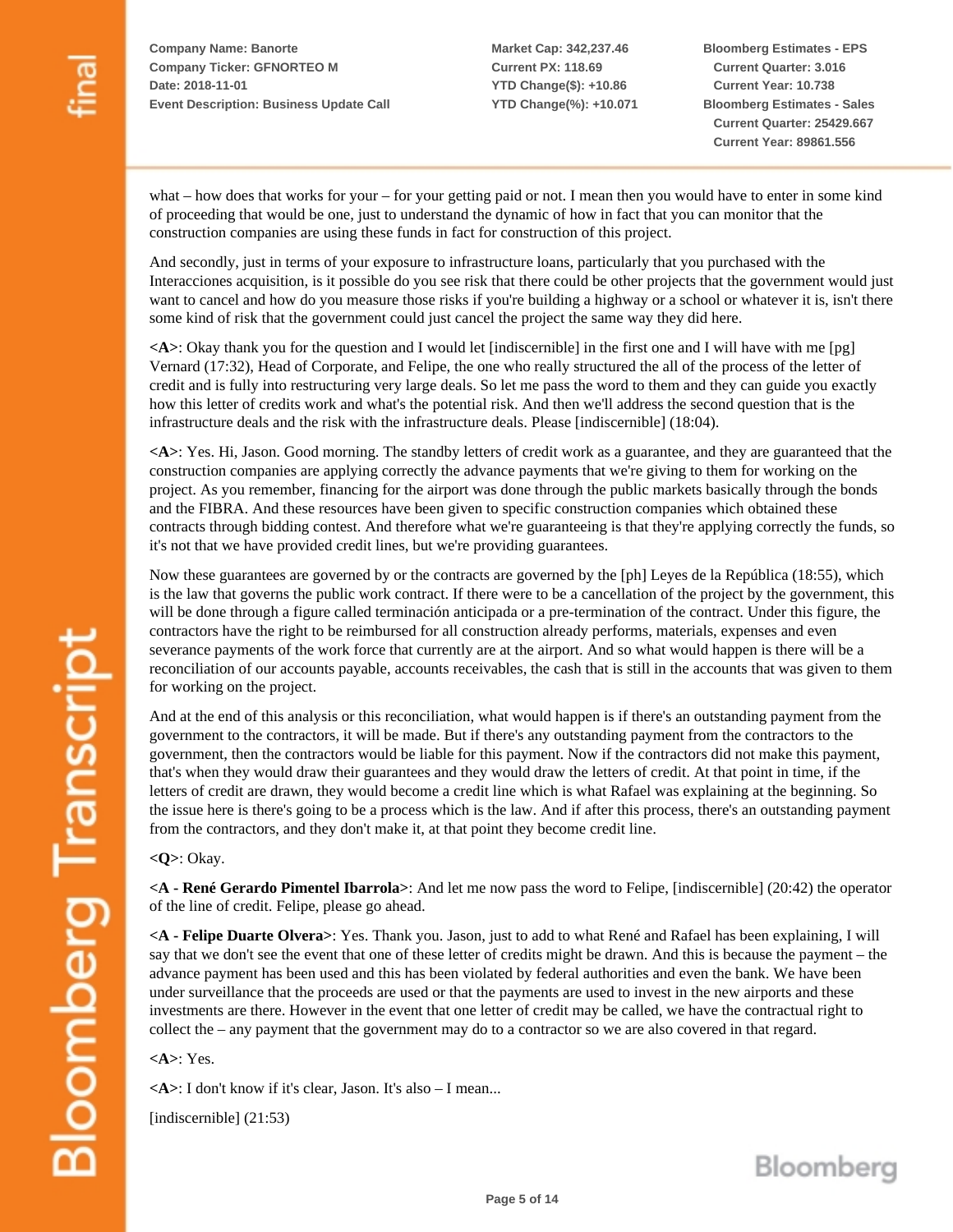**Market Cap: 342,237.46 Current PX: 118.69 YTD Change(\$): +10.86 YTD Change(%): +10.071** **Bloomberg Estimates - EPS Current Quarter: 3.016 Current Year: 10.738 Bloomberg Estimates - Sales Current Quarter: 25429.667 Current Year: 89861.556**

**<A>**: Yeah. Please go ahead. Go ahead.

**<Q - Jason Mollin>**: Let me ask one part. So I understand that it's a guarantee, not that they're drawing and that there has to be some, this is a guarantee that the construction was done, not that they can draw the line down, so that makes sense to me. When do these letters of credit expire, so is there an end to when this guarantee of  $-$  is there an end to the term of when the guarantee is made?

And then secondly, on the infrastructure, on other infrastructure project, I guess in that case you're actually funding the project so if there was a cancellation how would that work? That would be different. Is that lending through the construction company or is it for the project or how does that work in the infrastructure portfolio prior to Interacciones? Thank you.

**<A - Jose Marcos Ramírez Miguel>**: Yes. Let's split. We first address the first one, and then we'll move into the second one that's related more to the infrastructure projects, related to Interacciones? I don't know if you...

**<A - René Gerardo Pimentel Ibarrola>**: Yes. On the expiration of the letters, basically these are issued on a 12-month basis, so 95% of this exposure would expire by June of 2019. And in terms of the infrastructure portfolio, basically as Rafael mentioned at the beginning of the call, we have a policy not to lend directly for working capital purposes of construction companies or corporate loans. So basically what we have is the portfolio, where we have different projects in different industries, different segments obviously, different geographic locations where they are self-contained usually through trust and this trust incorporate the cash flow of the project and also the guarantees.

Now 70% of these projects are ongoing projects which are mature projects not projects under construction, so they can be contract for hospitals, for road, for jails, I mean different type of industries different type of project although most of them are as I mentioned already mature project, so that's the exposure that we have in infrastructure.

**<A - Jose Marcos Ramírez Miguel>**: Yeah. I don't know if Felipe wants to add something to that.

**<A - Felipe Duarte Olvera>**: Just to add in this regard, well, projects are performing as René was saying. And in the event any project is terminated, it has specific contracted circumstances that must be observed by the termination process and in those events, it might be a case – if it's the case, a credit should be guaranteed as they are linked to projects not to corporate companies.

**<A - Jose Marcos Ramírez Miguel>**: Yeah. That's quite important because they were a lot of concerns that our exposure to contractors and construction companies and that is – it is very important what Felipe and René were mentioning, we never lend any mezzanine lines of credit to companies, we basically go to a specific project as René mentioned as self-contained, most of them are fully operational, so we have been doing this for many years and we had acquired. So we have been doing this for many years and we are – we have acquired an expertise on this.

Now moving to the second question about the potential risk about the projects of Interacciones and the infrastructure business. It's exactly the same. We basically lend for specific projects, and this specific project needs to be following very specific rules to in order to disperse the money and to use the money. And the team that was working [indiscernible] (26:07) has had very detailed way of following this process. We have been reviewing every single one of these loans and we as mentioned at the beginning, we are confident with that so there is no – there's no way that those credits could be certainly terminated. They are already on the budget. They are already on the [indiscernible] (26:33) transfer profit and they already committed lines for the project. And I also want to abound on this with Gabriel on our economy and expressly any potential risk uncertainty.

**<A - Gabriel Casillas Olvera>**: Thank you, Rafael. Jason, one thing here, if you read our President-elect [indiscernible] (26:57) book, if you go into the different document that have been published, the famous Economics volume 1 and 2, if you go to the Project 18 website and if you have followed all the press conferences that our President-elect has been giving since he was selected, you can tell that there is a lot of talk about infrastructure, but there is about construction, about building new trains, building new roads, there is only one piece of work that has been again only one and this is the airport. And now so lease context, there is no other mention of canceling any other projects whatsoever in all of these documents and press conference. So I think this is important to highlight because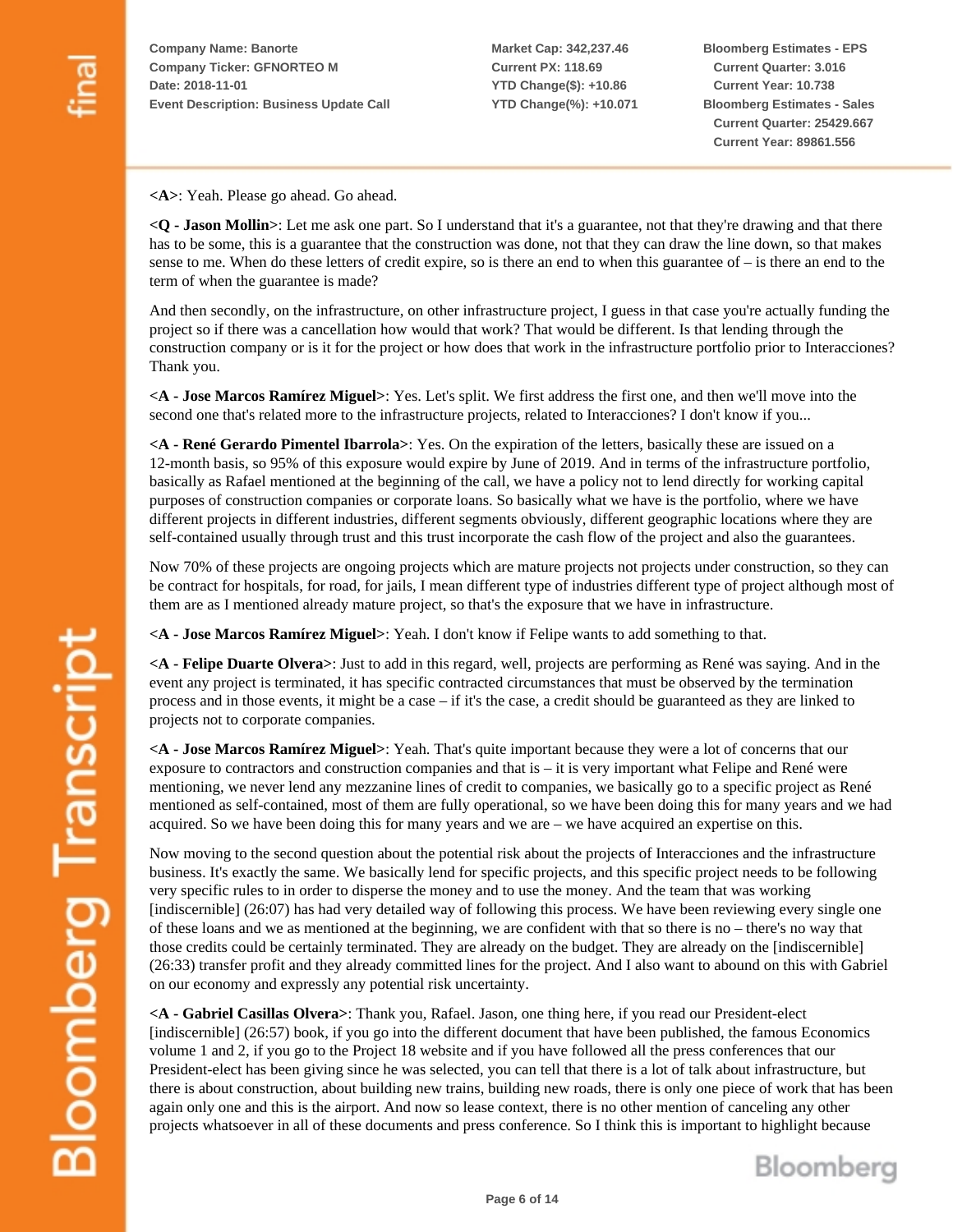**Market Cap: 342,237.46 Current PX: 118.69 YTD Change(\$): +10.86 YTD Change(%): +10.071** **Bloomberg Estimates - EPS Current Quarter: 3.016 Current Year: 10.738 Bloomberg Estimates - Sales Current Quarter: 25429.667 Current Year: 89861.556**

what we can see that the President-elect, he wants to fulfill his campaign promises and there is no other project that he has expressed that he's against.

**<Q - Jason Mollin>**: Great. That's very helpful. Thank you. Thank you for doing the call because I think making sure this information is out there is very hopeful. Thank you.

**<A>**: Thank you. Thanks for the questions.

#### **Operator**

Thank you. We'll take our next question from Marcelo Telles with Credit Suisse.

**<Q - Marcelo Telles>**: Hi. Hello. Hello, everyone. Thanks for the initiative to do this call. I have two questions. The first one is still regarding the, you know your infrastructure exposure. Is it possible to quantify what is the amount of projects that you have under construction right now that are directly related with the federal government and our question related to that is when we think about your other projects with state and local governments, right, what is the possibility that the federal government could actually intervene in the transfer of the Participaciones Federales to states and municipalities so that they can honor the payment of their projects. S I think this is an area that was not very clear to me, if there is a risk there or maybe no risk whatsoever. So it'd be interesting to understand that.

And my second and final question is on a bigger picture, we are seeing the upcoming government. I've been into public consultation to decide on a matter that is very technical right, which is the construction of an airport. How do you think of your business going forward? And how are you assessing risk? And what is the impact this is going to have on your risk appetite down the road? And if you anticipate this type of initiative from the upcoming government, how much can that affect business confidence and the outlook for the economic growth, and what you are doing to navigate these waters? Thank you.

**<A - Rafael Victorio Arana de la Garza>**: Well, thank you, Marcelo. Let me just give you the big numbers about the mix that we have on the stake further and infrastructure that's related. As you know we brought in from Interacciones MXN 210 billion, 35% of those were basically infrastructure projects that are short-term loans, one to two years for specific purposes like schools, hospitals and water treatment plants, so very specific projects with specific purposes. And the money and the federal transfers that go on unfunded are specifically for those purposes. So they are not for general purpose, that's for specific purposes. So, that's the big number.

Once the group – the private sector in different stages of evolution, so ultimately will give you an exact breakdown. We will work on it and we will provide that follow-up with you and with the rest of the table. And but what is important to notice is, short-term loans. But what is important to notice is in short term loans 35% of the total book of Interacciones was what infrastructure loans. But when you add everything up on the state federal loans, this really goes down to around 80% of the total exposure that we have with the government.

That's the first one. What is quite important to notice is that the way the trust have been built and the way this process has been structured are fully complied with the law and are already been fully advised and registered on federal project. So, by law those trusts need to be funded and saved. In the future as I mentioned before there's a change in that...

[Technical Difficulty] (32:30-32:45)

**<A - Rafael Victorio Arana de la Garza>**: [indiscernible] (32:46) As I mentioned, I mean, if there is any potential risks the potential risk which will come in from any new changes on the law that comes from now on. But it's already been said, and established we are fully guaranteed by the way we have the structure of the loan.

So, we don't see any risk and any potential retroactive process on those. So that's the first. Gabriel will also abound on this but let me just go into the risk appetite. And the risk appetite has to do a lot

with the potential for stability of the loan. As you know the since the transparency level and the discipline level has been in effect, we have seen quite a reduction of the margins that they were used and charged on these processes, so the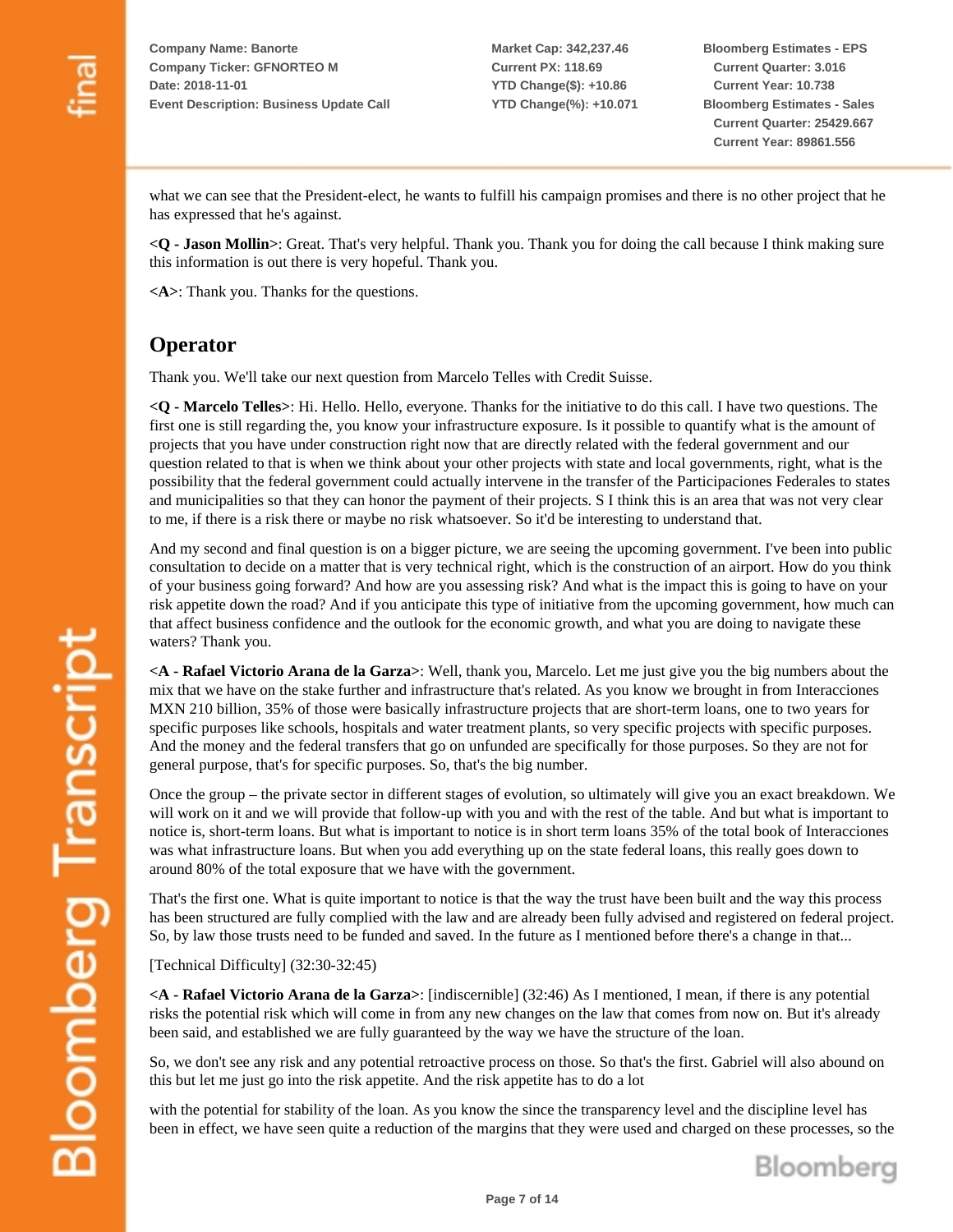**Bloomberg Estimates - EPS Current Quarter: 3.016 Current Year: 10.738 Bloomberg Estimates - Sales Current Quarter: 25429.667 Current Year: 89861.556**

load factoring quite efficient and really beneficial for the state and municipalities by reducing the rates for the state and municipalities needs to pay.

So that has been ongoing for three years. So I would say that, if they – we don't see any need to change anything of that because, they have been quite efficient for the state, so that makes that anyone who goes for the bidding process needs to have a pretty rich funding costs in order to be able to sustain the margins on the new loans that will be contested in this bidding process.

So if we see those loans to be – that we will like to have because there is good profitability on the loans and potential additional businesses, we will continue to do so as we have been doing in the past. As you have seen the numbers of Banorte in the past, the rate of growth of the government has been slowed down quite a bit because under federal government, we go in and out on the big loans with [indiscernible] (35:03) and CFE and this number on the state. With the price that we currently have, we are very comfortable with the size and with the profitability of the book that we have and the municipalities. And the infrastructure deals, we honestly think there are going to be lot of good opportunities coming in to that portion. That is fully the main driver of why we brought the Interacciones capabilities to be brought into Banorte. And let me know – Gabriel will also abound on these law processes.

**<A - Gabriel Casillas Olvera>**: Thank you, Rafael. Hi, Marcelo. Let me assess first -- let me elaborate a little bit on the public consultation on technical matters on how we asses risk in this. I mean Rafael has already talked about the appetite. And then I move to the possibility of intervention on the Participaciones Federales on the participation. So on the first one, I mean, as I said, I'm sorry to insist but I think it's very important, there are no other infrastructure projects [indiscernible] (36:14) we'll have expressed he is against, so this is I think clear.

Second aspect, if he wants to use public consultation for technical decisions, yes, we have already seen that. Now so we think he's going to use them for other infrastructure project in particular, well, maybe because he wants to build a lot of things like these southeast train around the Mayan Ruins or the trans-Isthmus train. But if he decides to do a public consultation on this project, we think he [indiscernible] (36:48) at the beginning of the project because, I mean, these are campaign promises he wants to honor. So we don't think that he is going to use public consultation in the middle of the process so because he wants to deliver these things. So in this context we don't see like any other public consultation in the middle of our process now that he might probably use these consultations, yes, he probably will use them.

Now [indiscernible] (37:11) sentimental growth. Well, the airport decision the affected sentiment in a way because contrary to what AMLO always, people knew at the airport will be cancelled. People believe that airport was not going to be cancelled. But now that we are adjusting for this, I'm sorry to insist, then and all the projects that he has said he will cancel. So I think this is the key aspect once again.

Moving to the federal participation regime, I mean, this is something very important. I mean, as you know, we are a federation and states are sovereign and they can actually do the tax collection of their own taxes. Part of this is the income tax, both corporate and personal income tax. So in a way, that is our constitution was for states to do their own tax collection. However, because this was not very popular to do for governors, they decided to make this federal part and they took this responsibility to the federal level so that the government collects taxes. I know you know the process, but let me elaborate just to finish. So the government collect these taxes on behalf of the state government, and then they give them back their money, of course charging a commission.

So in this context, these monies, these tax collections belongs to the state. So changing the participation scheme would be something really, really major. It would be changing the constitution to change our country from a federal government to a centralized government like Colombia or Chile. This is something super major. I am not sure definitely that even the congressmen and senators of Morena, but now they are going to have probably more governorships. That won't allow that to happen.

Now more importantly, once again if you review all the documents and speeches of [ph] Orlando (39:14) for a long time, not even his latest book – if you go to the book he wrote back in 2012 or in 2006, he has never talked about this. So I don't think he's going to go into this participations thing.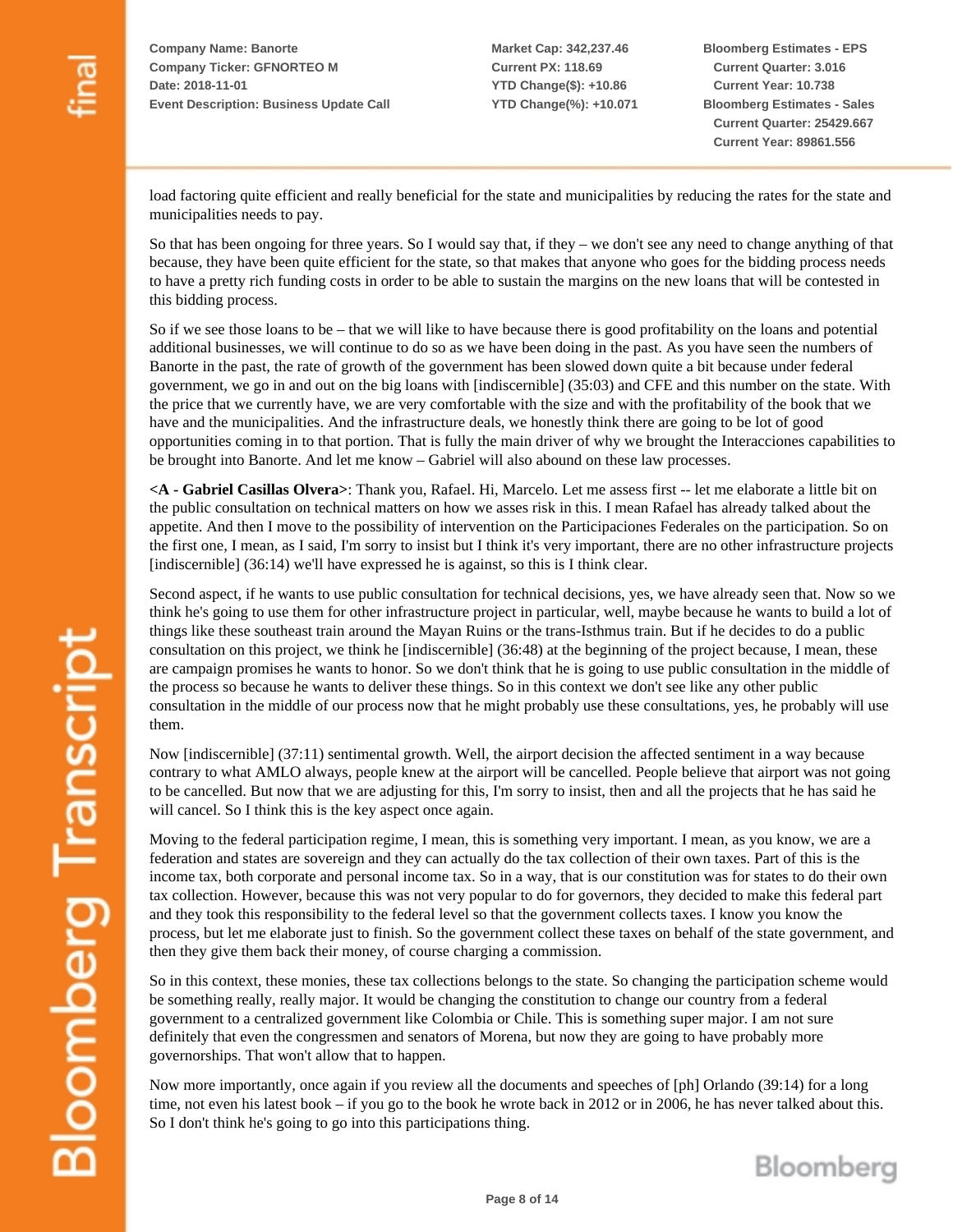**Market Cap: 342,237.46 Current PX: 118.69 YTD Change(\$): +10.86 YTD Change(%): +10.071** **Bloomberg Estimates - EPS Current Quarter: 3.016 Current Year: 10.738 Bloomberg Estimates - Sales Current Quarter: 25429.667 Current Year: 89861.556**

**<A - Gabriel Casillas Olvera>**: Yeah. He is doing a reengineering of public spending. They are scraping some of the social programs. They are doing a lot of things in terms of public spending engineering in order to be able to accommodate for the new social programs he wants to implement. But in this reassessment or reengineering of public spending, they are not doing anything at all with this public participation scheme. As I said, [indiscernible] (00:39:57) a major change that I'm not really sure even Morena guys would be willing to do and that he has not mentioned at all this issue.

**<A - Rafael Victorio Arana de la Garza>**: Thank you, Gabriel.

**<Q - Marcelo Telles>**: Thanks, Gabriel. Can I just follow up on your answer to my second question, Rafael and Gabriel?

**<A - Rafael Victorio Arana de la Garza>**: Yeah.

**<Q - Marcelo Telles>**: I mean, we have a situation that, I mean, if you look at your 10-year yields in Mexico, they went up by more than 100 basis points, I think it's almost 9% [indiscernible] (00:40:29), which means your cost of equity has increased substantially, right?

**<A - Rafael Victorio Arana de la Garza>**: Yes.

**<Q - Marcelo Telles>**: Not to mention the higher equities premium that you would expect for [ph] maximum (00:40:41) equities. So how that translates into your business and in terms of your required return for lending, I mean, now you – do you think in this environment requires for you to increase your required credit spreads due to these latest developments or you are still not making any changes to your pricing at this point? And I say that in general, I'm talking about [ph] of course (00:41:11) the corporate, corporate side, but I'm also talking about the consumer side, thinking of your business as a whole.

**<A - Rafael Victorio Arana de la Garza>**: Yes, and thank you, Marcelo. As you know, we are heavily managed and [ph] in this bank by the (00:41:30) risk-adjusted margin and we keep that number very, very closely. As you mentioned the cost of capital, [ph] that's right (00:41:39). That's a reality. But also, since the past, all our strategy has been really to increase the relationship that we have with our clients and the corporate and the commercial and the SMEs and things like that and also on the consumer.

So when you've [ph] driven to the consumer book (00:41:59) and I will give you the same example that I gave you some of your colleagues so that I will use the same example. If we just follow the issuance of a credit or a car loan, we will get roughly MXN 1,000 of potential net income on that loan. But if we also have the possibility to sell the [ph] insurance further (00:42:31) and also the checking account and a very basic savings account, [indiscernible] (00:42:37) of the client rises to close to MXN 2,000.

So when we look at the risk appetite and especially on the consumer and also on the commercial and corporate, and my colleagues here can [indiscernible] (00:42:51) that we look at the – really at the relationship and sometimes you will see that the re-pricing of the consumer is kind of [ph] a thrill (00:43:02). But the reason for that is that the NPL continues to be very low on the car loans and mortgage side and the risk-adjusted margin, as we have been able to [ph] return (00:43:13) that number because of the trending costs that we have been able to maintain in a very disciplined way, I mean, [ph] the funding lines by growing (00:43:22) around 12% to 13% and the credit lines have grown around 8%. So that give us a bolster on that.

Obviously, on the [ph] new funding (00:43:35) loans, especially on the commercial and the corporate and the government loans, [ph] whatever (00:43:41) we price on a contractual terms, those numbers will immediately rise, and that's not exactly the case on the consumer. And the consumer, you can see which [ph] plans do you (00:43:52) going to serve basically since we do authorize and preauthorize [ph] credits, (00:43:57) we could manage the potential risk and the potential returns on the margins on a one-to-one basis.

On the corporate and the government and I would say a commercial, I will also ask my colleagues here to see the view that [ph] – my thinking (00:44:20) is that they will continue to do exactly how they have been doing that, keeping a very straighter eye to the risk-adjusted margins and adjust to the rate of growth to the market. But we don't see any big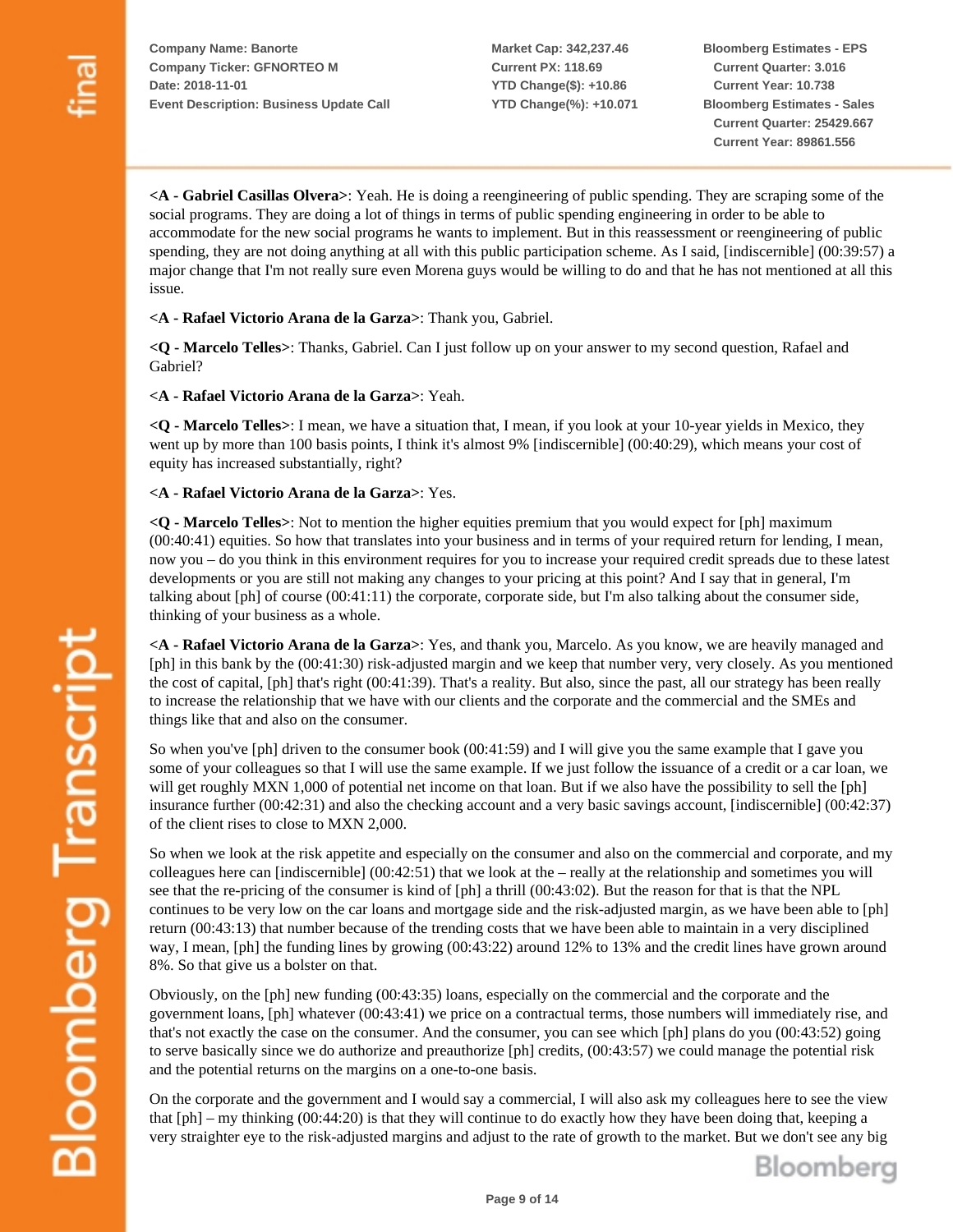**Market Cap: 342,237.46 Current PX: 118.69 YTD Change(\$): +10.86 YTD Change(%): +10.071** **Bloomberg Estimates - EPS Current Quarter: 3.016 Current Year: 10.738 Bloomberg Estimates - Sales Current Quarter: 25429.667 Current Year: 89861.556**

changes on them because the companies that we would like to have is the companies that we have. Maybe there will be some opportunities because maybe some people would get a little bit tired about the potential risk on the market. We saw that when that happens when Mr. Trump get into power, so we were almost kind of left alone and we were able to really choose and pick the best companies to do business with.

But essentially, as you mentioned, obviously, the cost of capital has gone up, the risk-adjusted margin has to be followed very carefully. The way we apply not just the capital, but also the funding is of critical importance for us. We review that every single week on a meeting to know exactly how we're going to sign, not just the capital, but also the funding in order to keep based upon the risk, the risk-adjusted margins, [ph] where we are. (00:45:40) And I don't know if my colleagues would like to add something and...

**<A - René Gerardo Pimentel Ibarrola>**: Yes, Rafa. This is René Pimentel from Corporate Banking again. Yeah, we're very much focused on relationship-based banking. And basically, the pricing model that we have is not on a deal-to-deal basis, it's not transaction based, but based on the client relationship. So, we actually – every time we're pricing a deal, we look at the full relationship. Of course, it is very important the cross-selling aspect and trying to increase transactional-based products with the client or other type of products and services that are commission based.

So, definitely, as Rafa was mentioning, we look at the client on a whole relationship basis. In terms of the margin, we're, I mean, constantly re-pricing based on this exercise that I have explained. But as I would like to mention that almost 85% of our portfolio in Corporate Banking is variable rate based and only 15% is fixed rate. So this is how we manage the portfolio.

**<A - Rafael Victorio Arana de la Garza>**: Hello, Marcelo, if we answer your question, as you mentioned and we understand this, this is a business perspective, but I think we have all the right tools to manage the transition into this high interest rate based upon what we have been building in the past four years, there is really our relationship banking process and value in the whole perspective of the client. And another piece that is critical to Banorte that we have been really outpacing the market is that our Transactional Banking piece has been more and more being able to bring a lot more funds, chit funds to our relationship with the client, and we were lacking that capability four years ago. Now it's a [ph] prime differentiation of work (00:47:38) in the market.

If you look at how the client [ph] related off (00:47:43) and the quality of the client that we serve on the Transactional and Corporate and Commercial Banking allow us to really have this kind of [ph] whole (00:47:50) relationship that René was mentioning. If you're talking about the  $-$  if you ask me what's your view about the potential rate of growth, I think, honestly, as Gabriel was mentioning, we will be looking 8% to 10% also for the next year based upon the projection that we have on the GDP. With a different mix? Yes, maybe with a different mix.

And remember that we also have the Apollo business that we are just barely touching the client base now that we are able to really do business with them. [ph] The Annuities – the Pension company show they reached full. (00:48:32) The Annuities business is growing nicely because we have been buying for four years also adding margin to that portfolio based upon the potential lending process on that. The Insurance business is growing at a rate of 20% net income per year.

So we have a [ph] level (00:48:52) of capabilities, and the more we know our client and the more analytics we're putting in place with our clients, the more comfortable we know which clients we can lend to and of what size we should lend to them. So I would say that that  $-$  I would love to say that we cannot do a complete change [ph] of course, (00:49:13) but honestly, we will continue to go deep in what we have been doing in the past years.

**<Q - Marcelo Telles>**: Thanks, everyone, for your answers. Appreciate it.

**<A - Rafael Victorio Arana de la Garza>**: Thank you, Marcelo.

## **Operator**

Thank you. We'll take our next question from Claudia Benavente with Santander.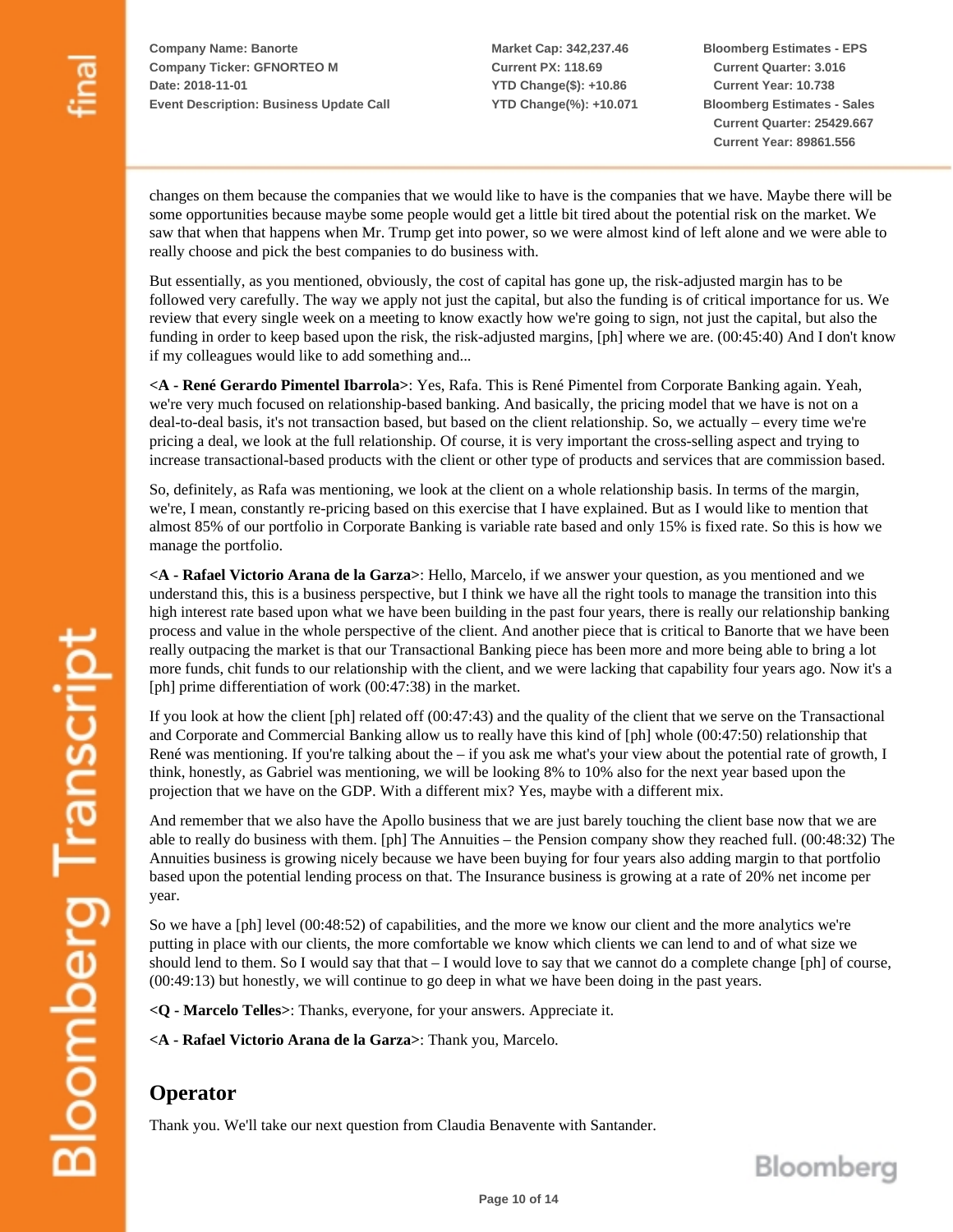**Market Cap: 342,237.46 Current PX: 118.69 YTD Change(\$): +10.86 YTD Change(%): +10.071** **Bloomberg Estimates - EPS Current Quarter: 3.016 Current Year: 10.738 Bloomberg Estimates - Sales Current Quarter: 25429.667 Current Year: 89861.556**

**<Q - Claudia Benavente>**: Hi, good morning. I just have a follow-up question [indiscernible] (00:49:41). I agree with Gabriel about [indiscernible] (00:49:46). However, I'm wondering about [indiscernible] (00:49:49) tax income. And I understand the current – the new administration has already announced that they would like [indiscernible] (00:50:01) revenue, and this represents about 50% of total [indiscernible] (00:50:05) received by the states and municipalities. I understand as well that [indiscernible] (00:50:10) already cover the full outstanding debt, because I was wondering if [ph] this happens, (00:50:21) if it would trigger [ph] that Banorte will be (00:50:21) reducing their position in states and municipalities? Thank you.

**<A - Rafael Victorio Arana de la Garza>**: Claudia, I will pass to Gabriel. Let me just – and I think you wrote a very extensive paper about the potential exposure on the way those two [ph] – the 32 and 23 branch (00:50:50) works and how the potential exposure on risk. And honestly, [ph] we were deep (00:50:58) following the rationality of your numbers and we certainly agree with you on that part. I mean, the size of the reductions needed to be extremely [ph] going almost to none (00:51:09) in order to affect the potential capability of the states to serve – our municipalities to serve [ph] the debt.  $(00:51:18)$ 

The other part, and I will go to Gabriel, but I would just wanted to introduce the process. Yes, as we mentioned since the beginning on the acquisition process of Interacciones, the rate of growth of the other parts of the book will outpace the rate of growth of the government book. And so, we are going to concentrate a lot more in infrastructure [ph] that are short term (00:51:40) loans. The total size of the portfolio will be moving into [ph] downside (00:51:49) compared to the total book. But the profitability of the book will increase because we see more potential on the infrastructure deals [ph] from recurrent (00:51:58) state and federal books. So, yes, you will continue to see a reduction on the percentage of the government book in the total book of Banorte.

And I will ask...

**<A - Jose Marcos Ramírez Miguel>**: Gabriel.

**<A - Rafael Victorio Arana de la Garza>**: ...Gabriel to fill in.

**<A - Gabriel Casillas Olvera>**: Thank you. Hi, Claudia. Yeah. As Rafa had mentioned, yeah, we are – we would agree with your assessment that it would have to be a massive reduction of these, let's say, resources that go to state in order to really [ph] put in danger all the credit subject all that and (00:52:38) they'll have these as collateral.

Now, having said that, very important once again to highlight two things. The major source of [ph] values (00:52:47) of a state government, yeah, it's federal money, of course, but remember, this is not in strictly sense federal money, as I mentioned a little bit earlier. This is [ph] – what we call it this (00:53:00) money, a big chunk of it around 80%, 8-0, are part of the money that correspond to [indiscernible] (00:53:07) tax collection that they should be doing.

So, changing that part, I see it as almost being possible because of two things: one, because you'll have to change the Constitution. The government is almost able to do that, but to change the Constitution and changing the regime of the country from federal republic to centralized republic. The second would be to – once you do that – or the second reason why we don't think it's going to happen is because [indiscernible] (00:53:38) has not said this at all. On the contrary, we wants to promote regional and state development, and his home state [indiscernible] (00:53:45) he wants to [indiscernible] (00:53:47) want to give even more sovereignty to the state, so this would be against his own ideology. So I think that that [ph] almost (00:53:560 a very key aspect of this.

Now, having said that, if the government in the spending in reengineering is [ph] to scrapping this branch of fraction 33 – and 33 (00:54:05) as you know that branch [ph] or fraction 23 (00:54:09) is almost the black box of discretionary spending on [indiscernible] (00:54:14) This is something that is really decided by the federal government. And as you know, it has to be approved by the legislators, particularly by Congress. So, yeah, they could change this [ph] fraction 23 (00:54:29) of course. And I do think they're scrapping it at least on paper right now in order to accommodate for the new social programs that the new government wants to implement.

Now, in this context, I mean, they're right now in [ph] fraction 23 (00:54:47) MXN 156 billion, and at the beginning, they were saying they could scrap it all. And now they're saying they are scrapping around MXN 13 billion to MXN 18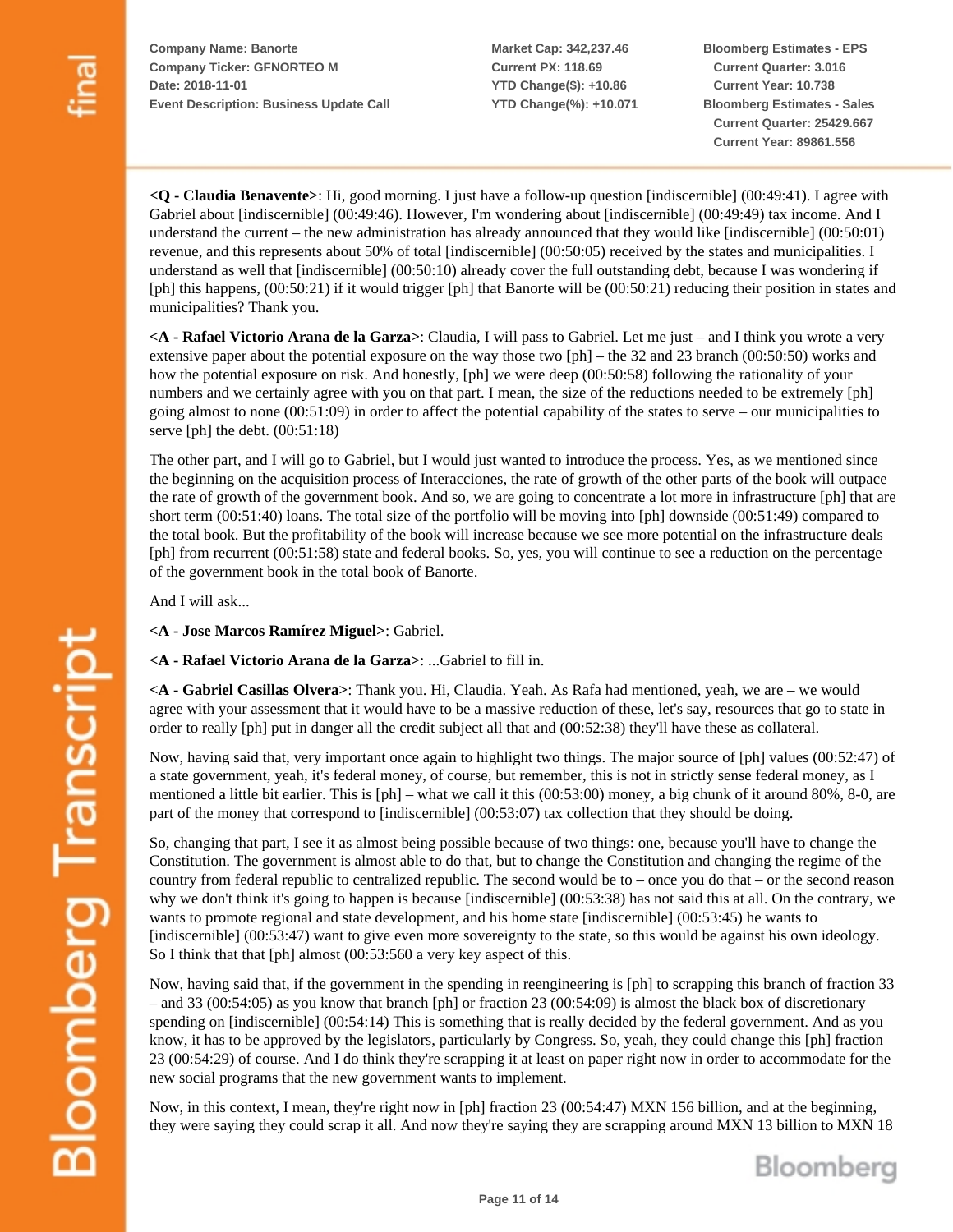**Bloomberg Estimates - EPS Current Quarter: 3.016 Current Year: 10.738 Bloomberg Estimates - Sales Current Quarter: 25429.667 Current Year: 89861.556**

billion out of that. So, they're scrapping things [ph] from many part, (00:55:01) but one thing they cannot touch is participations because of what I mentioned. And in this context, scrapping [ph] the other transfers (00:55:09) really don't put at risk the payment of government.

So, really, I do think that, one, I fully agree with your numbers, it will have to be massive – a massive cut in order to put in danger the credit. And number two, I think it's almost impossible to see that happening because of the [ph] federal pact. (00:55:31) I hope that I answered your question, Claudia.

**<Q - Claudia Benavente>**: Yes. Thanks a lot, Rafa and Gabriel. [ph] It was really helpful. (00:55:38)

**<A - Rafael Victorio Arana de la Garza>**: Thank you, Claudia.

## **Operator**

Thank you. [Operator Instructions] We'll take our next question from Siva Natarajan with Trilogy Global Advisors.

**<Q - Siva Natarajan>**: Yeah, hi. Can you hear me? Hello?

**<A - Rafael Victorio Arana de la Garza>**: Yes, yes, yes. We can. Yes.

**<Q - Siva Natarajan>**: Oh, yeah. Thank you. Yeah. Thank you. So my question is also related to the way the state and municipality projects are funded, and thanks for a lot of explanation on that. But if the federal government wants to hypothetically cancel one of these projects, can they specifically cut funding to that particular trust or do they have to pretty much cut tax, I guess, refunds back to the state? Can you explain or any view on that?

**<A - Rafael Victorio Arana de la Garza>**: Yeah. Let me start it. And as you know, once the federal budget is presented and assigned, then that money is committed on the life of the project. In order for this to be canceled, you need to go backwards on the already approved by the lower chamber and the upper chamber on the budget process. So we don't see that as a real possibility.

I don't know, Gabriel, if you want to....

**<A - Gabriel Casillas Olvera>**: Yeah. [ph] And thank you so much. (00:57:08) Just one thing here, I mean, these projects are not the ones that are based upon participations [ph] are not really for that (00:57:19) projects. [ph] Our projects are (00:57:20) decided by state and [ph] use (00:57:23) their own money. So, in this context, even declaration cannot intervene in this. Of course, they can always please cancel that to the governor, but I'm not sure the governor would like to do that. And [indiscernible] (00:57:35) will be extremely costly in many [ph] cases, (00:57:38) particularly what I have been saying that it will be a major blow to the [ph] federal pact. (00:57:44)

So changing – as I said, changing the country regime from federation to a centralized republic is something [indiscernible] (00:57:54) had mentioned, and [ph] and on the contrary, (00:57:57) he has mentioned that he wants to promote development, regional development with sovereignty of the state because this is what he wanted for his home state [indiscernible] (00:58:06). Actually, one of his major comments for a long time [indiscernible] (00:58:11) has written around 18 books, more or less, and in all of them, one of the big issues is that his home state [indiscernible] (00:58:19), they have been extracting a lot of [ph] oil and that the Israel (00:58:23) government has not given back what the state was supposed to get.

So, in this context, definitely, it's completely outside his ideology and intervention would mean very important change [ph] that he has not (00:58:40) mentioned. And honestly, I don't think it will happen. The likelihood I think is very close to zero, honestly.

**<Q - Siva Natarajan>**: Yeah. And one follow-up, what is your exposure to direct federal projects, if any?

**<A - Rafael Victorio Arana de la Garza>**: Excuse me, could you repeat it, because there was some noise on the line?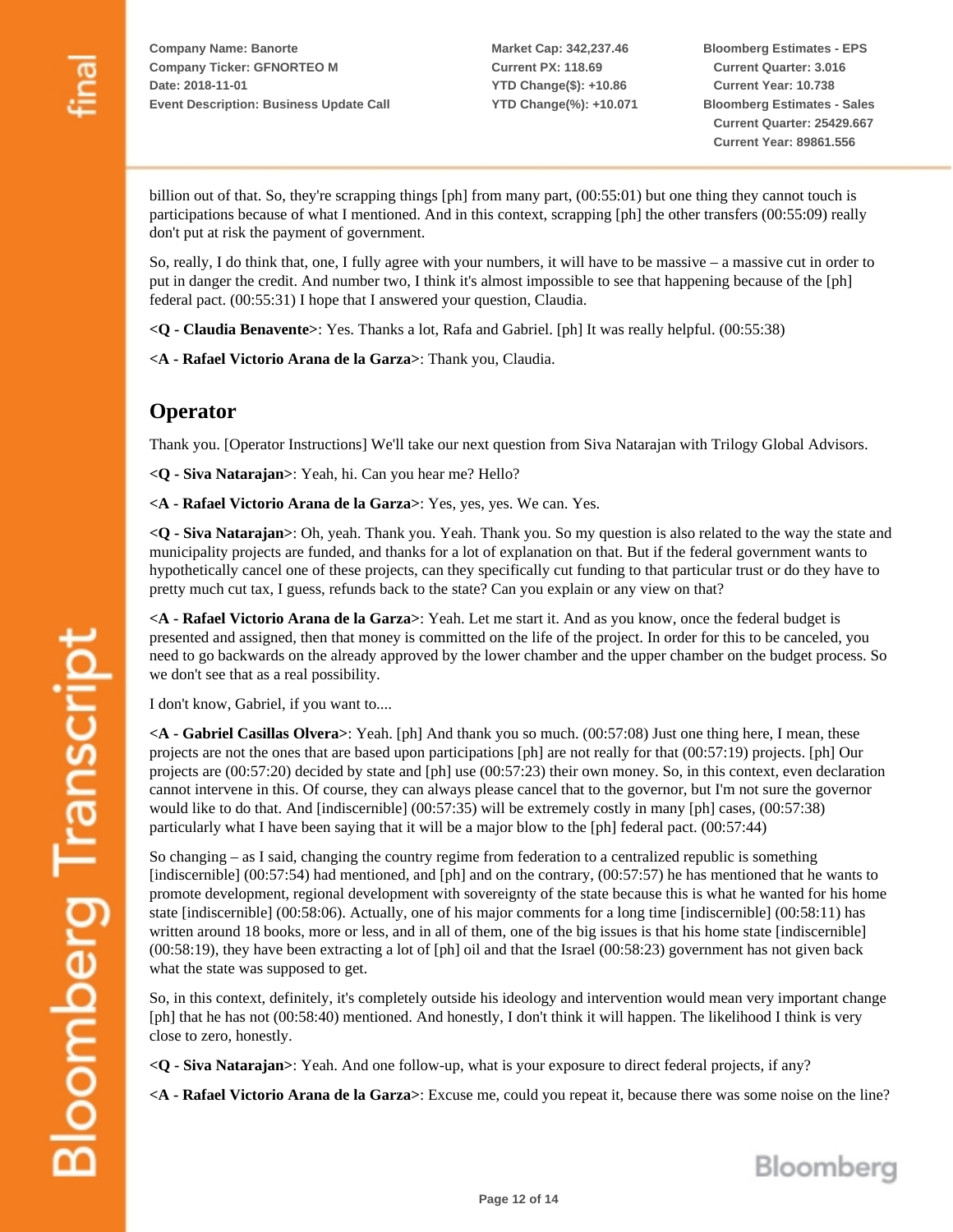**Market Cap: 342,237.46 Current PX: 118.69 YTD Change(\$): +10.86 YTD Change(%): +10.071** **Bloomberg Estimates - EPS Current Quarter: 3.016 Current Year: 10.738 Bloomberg Estimates - Sales Current Quarter: 25429.667 Current Year: 89861.556**

**<Q - Siva Natarajan>**: Yeah. What is your exposure to direct federal project, not the state and municipalities, but direct federal government project? Do you have direct exposure there?

**<A - Rafael Victorio Arana de la Garza>**: No. I mean, we have – on the federal side, we have mainly to company, to Pemex or CFE, those are the really the recipients of the – they eventually end up in a specific project, but we don't – sometimes we go to a specific project that in generally add to the company, to Pemex or CFE. That's where the money goes.

**<Q - Siva Natarajan>**: Right. Great. Thank you.

**<A - Rafael Victorio Arana de la Garza>**: Thank you.

#### **Operator**

Thank you.

**<A - Felipe Duarte Olvera>**: So just – it's Felipe. Just regarding some comments that Gabriel has just mentioned, I just wanted to say regarding project, infrastructure project, you have two layer in the law that actually cover these provisions. The first one is that, at federal level, the government builds the federal budget or the budget for the entire country taking aside all the items that cannot be taken from or that are already used for federal projects or obligations that the government has.

And then there is a second level layer, legal layer, at state level when the states build their own budgets. So you have those two legal layers that go to these projects, and we believe that this will not change in the future.

## **Operator**

Thank you. We'll take our next question from Scott Kenworthy with Samlyn Capital.

**<Q>**: Hi, it's [ph] Marshall Porter (01:01:12) for Scott. I just have a question, AMLO has talked – he was against the airport, and these were some of the campaign promises he talked [indiscernible] (01:01:22) he also talked about cracking down on corruption. And I think there's 17 or 18 governors, former and current, that are on trial for some form of corruption. What happens if it's proven that the government that was [ph] in this trust (01:01:39) from the federal level went to the state level, the resources weren't allocated properly and, for whatever reason, whether the project wasn't built or through some sort of actions of corrupt individuals, the money never got to its end destination? Like, is there recourse on the bank or the money going to the state instead of the project? Is there a dangerous [ph] precedent (01:02:04) that could be set if it found out that a school or a bridge or a railway that was supposed to be built with federal, like, transfers never got built? Like, what – he clearly wants to make an impression on some these things, like, how should we think about this?

**<A - Rafael Victorio Arana de la Garza>**: I think [indiscernible] (01:02:31) one specific way [indiscernible] (01:02:36) as I mentioned, for federal [indiscernible] (01:02:38) lending to the companies and usually are for general purposes or end up in a specific project, some things like that. But you have to be very vigilant. It's exactly what the ratings for the state and what the ratings for the [ph] money (01:02:55) and what's the rating for the companies, in a way, that that's the way you consider to lend or not to lend.

And in a way, that really shows the capability and the cleanliness of the state. Honestly, when there have been these cases that you mentioned, there has been a deep follow-up by the Ministry of Finance and many authorities to immediately go and see exactly what was the performance of the state where the money is. But that's completely different about [indiscernible] (01:03:39) that money is going to be paid or not. That's completely in an – that could end up in a restructuring or refinancing of the process, yes. But the commitments always have been paid in the past.

Maybe there's [ph] a call (01:03:56) for refinancings but always in a way that it is flexible for both parties, for the state and for the bank. So that has happened in the past, yes, and that has been the process. And every time it happens, the